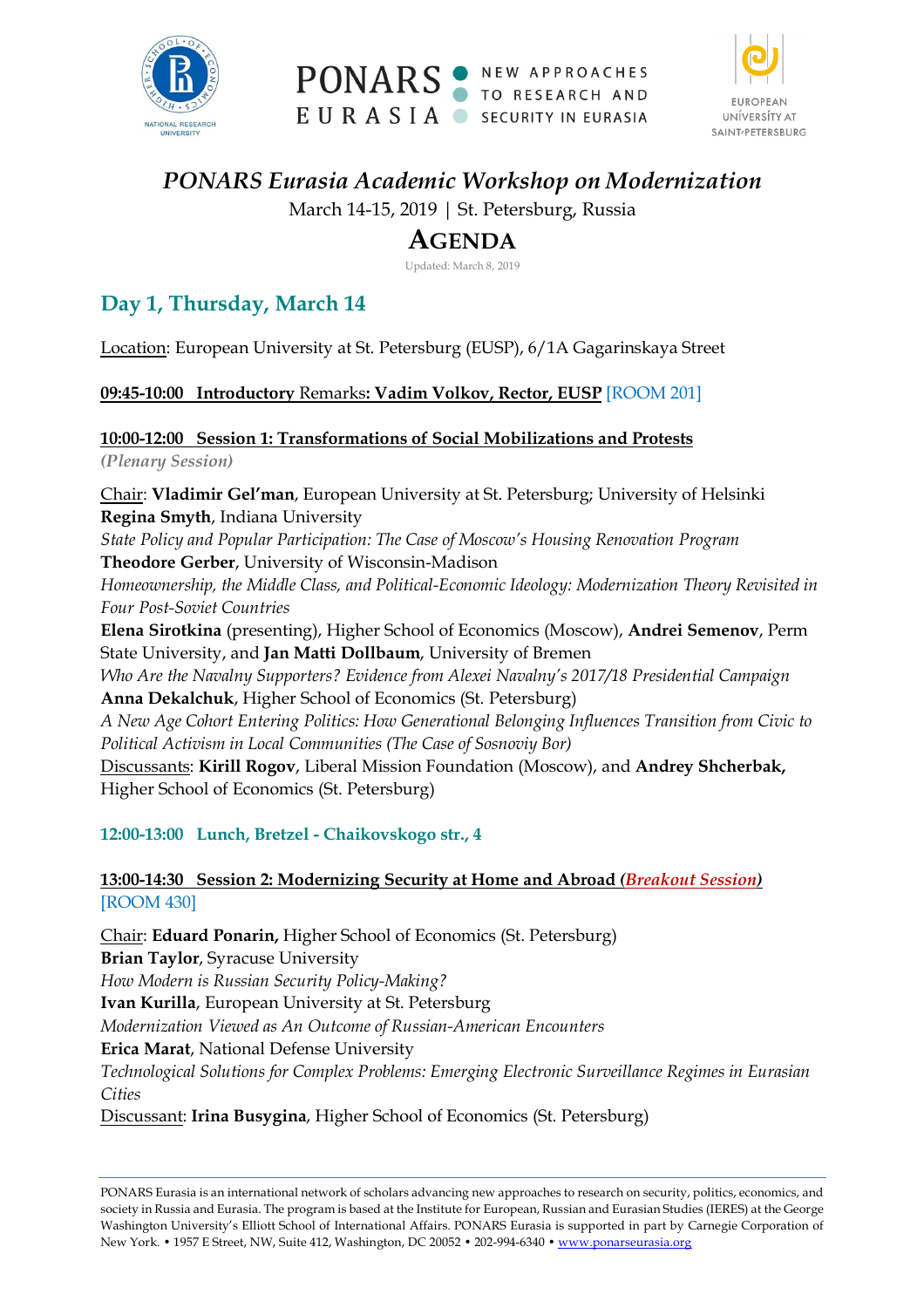

PONARS ONEW APPROACHES EURASIA SECURITY IN EURASIA



### **13:00-14:30 Session 3: Symbolic Power, Political Theater, and Conspiracy** *(Breakout Session)* [ROOM 429]

Chair: **Joshua Tucker,** New York University **Jessica Pisano**, The New School (New York City) *Modernizing Concepts? Political Theatre in Russia and Ukraine* **Viatcheslav Morozov**, University of Tartu (Estonia) *Putin and the Peasant: Russia's Entangled Modernity and Interscalar Effects in Semi-Peripheral Politics* **Scott Radnitz**, University of Washington *Machiavellian Maneuvers: Testing the Effectiveness of Conspiratorial Appeals* Discussant: **Gulnaz Sharafutdinova,** King's College London

### **14:30-15:00 Coffee Break**

#### **15:00-16:30 Session 4: Institutional Modernization (***Breakout Session)* [ROOM 430]

Chair: **Jessica Pisano**, The New School (New York City) **Caress Schenk**, Nazarbayev University *Symbol, Performance, and Legitimacy. Demonstrating State Capacity to Control Immigration in Russia.*  **Ivan Grigoriev**, Higher School of Economics (St. Petersburg) *Institutional Decay Under Autocracy: Evidence from Business-State Relations in Russia* **Nikolay Petrov**, Higher School of Economics (Moscow) *Regime Modernization in Russia?* Discussant: **Theodore Gerber**, University of Wisconsin-Madison

#### **15:00-16:30 Session 5: Economic and Social Modernization** *(Breakout Session)* [ROOM 429]

Chair: **Grigore Pop-Eleches**, Princeton University **Mikhail Sokolov** (presenting) and **Katerina Guba**, European University at St. Petersburg *Suspecting the Professor: The Logic of Authoritarian Modernization in Russian Academia* **Ivan Lyubimov**, Gaidar Institute for Economic Policy/RANEPA *Russia's Diversification Prospects* **Sarah Wilson Sokhey**, University of Colorado Boulder *Revenue & Spending in Oil-Rich Countries* Discussant: **Scott Gehlbach**, University of Wisconsin–Madison

#### **Dinner 19:00 - Salhino - Voznesenskiy av., 55**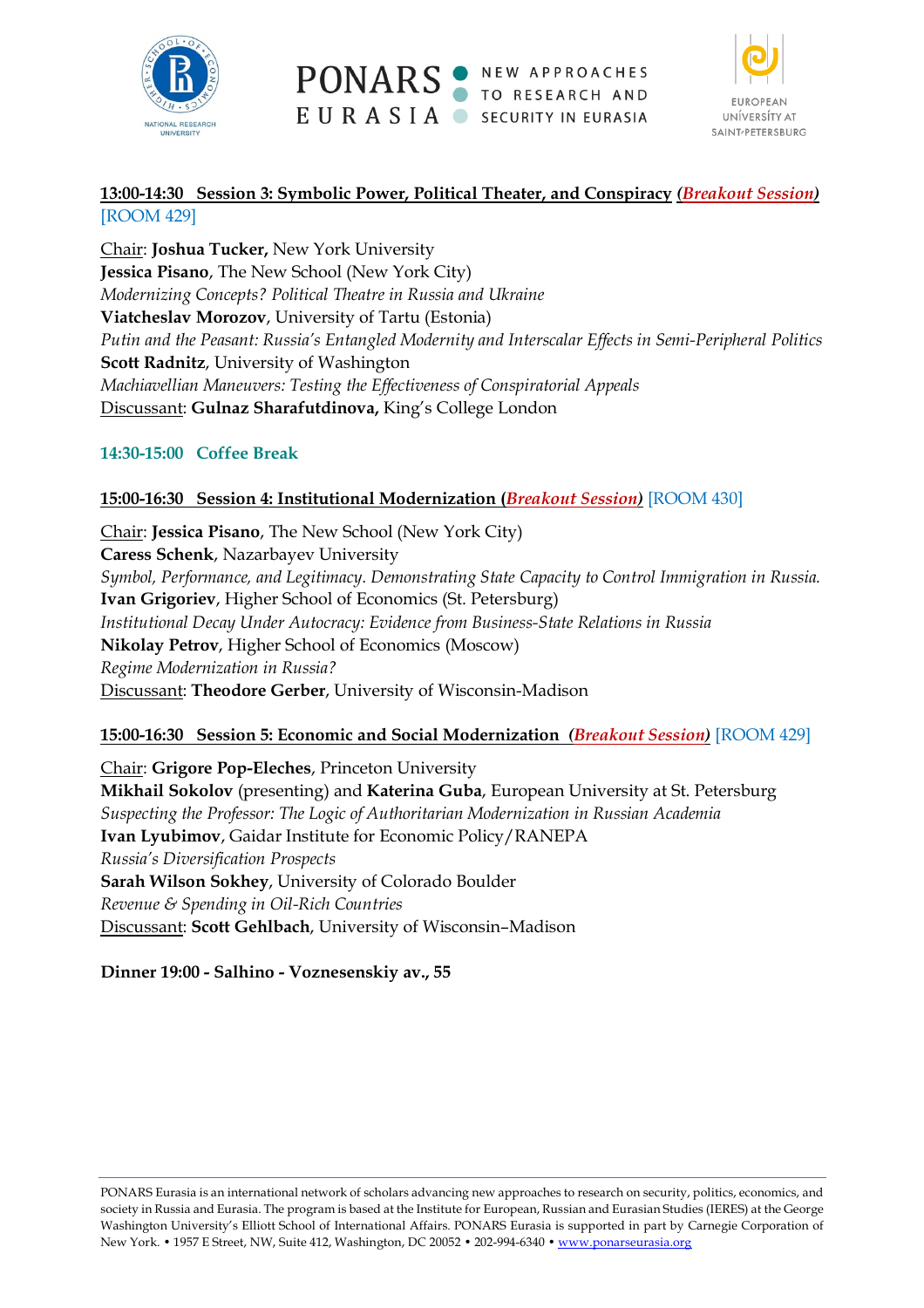

PONARS . NEW APPROACHES TO RESEARCH AND EURASIA SECURITY IN EURASIA



# **Day 2, Friday, March 15**

Location: Higher School of Economics (HSE), St. Petersburg, 123 Griboyedova Canal Emb.

## **10:30-12:00 Session 6: Political Control, Domination, and Breakdown** [ROOM 402]

*(Plenary Session)*

Chair: **Scott Radnitz,** University of Washington **Scott Gehlbach**, University of Wisconsin–Madison *Hiding Control* **Gulnaz Sharafutdinova**, King's College London *Disruptive Technologies Versus Identity Politics in Russia* **Margarita Zavadskaya**, European University at St. Petersburg *Economic or Ethnic Mobilization? Political Machines and the Integrity of Subnational Elections in Russia* Discussants: **Vladimir Gel'man**, European University at St. Petersburg; University of Helsinki and **Graeme Robertson,** University of North Carolina at Chapel Hill

### **12:00-13:30 Lunch, Est! Cafe, 11 Kryukov canal quay**

**13:30-15:00 Session 7: Governance** *(Breakout Session)* [ROOM 402]

Chair: **Theodore Gerber**, University of Wisconsin-Madison **Vsevolod Bederson, Irina Shevtsova, Stanislav Shkel,** and **Andrey Semyonov,** Perm State **University** *No Country for Elections? Centralization, Models of Local Governance, and Public Goods Provision in Russia* **Grigore Pop-Eleches,** Princeton University, and **Graeme Robertson,** University of North Carolina at Chapel Hill *Can Modernizing Reforms Actually Reduce Corruption? Evidence from a Natural Experiment on Police Reform in Ukraine* **Kirill Rogov**, Liberal Mission Foundation (Moscow) *The Crisis of Transition: Was the October 1993 Violent Clash in Russia Inevitable?* Discussant: **Regina Smyth,** Indiana University